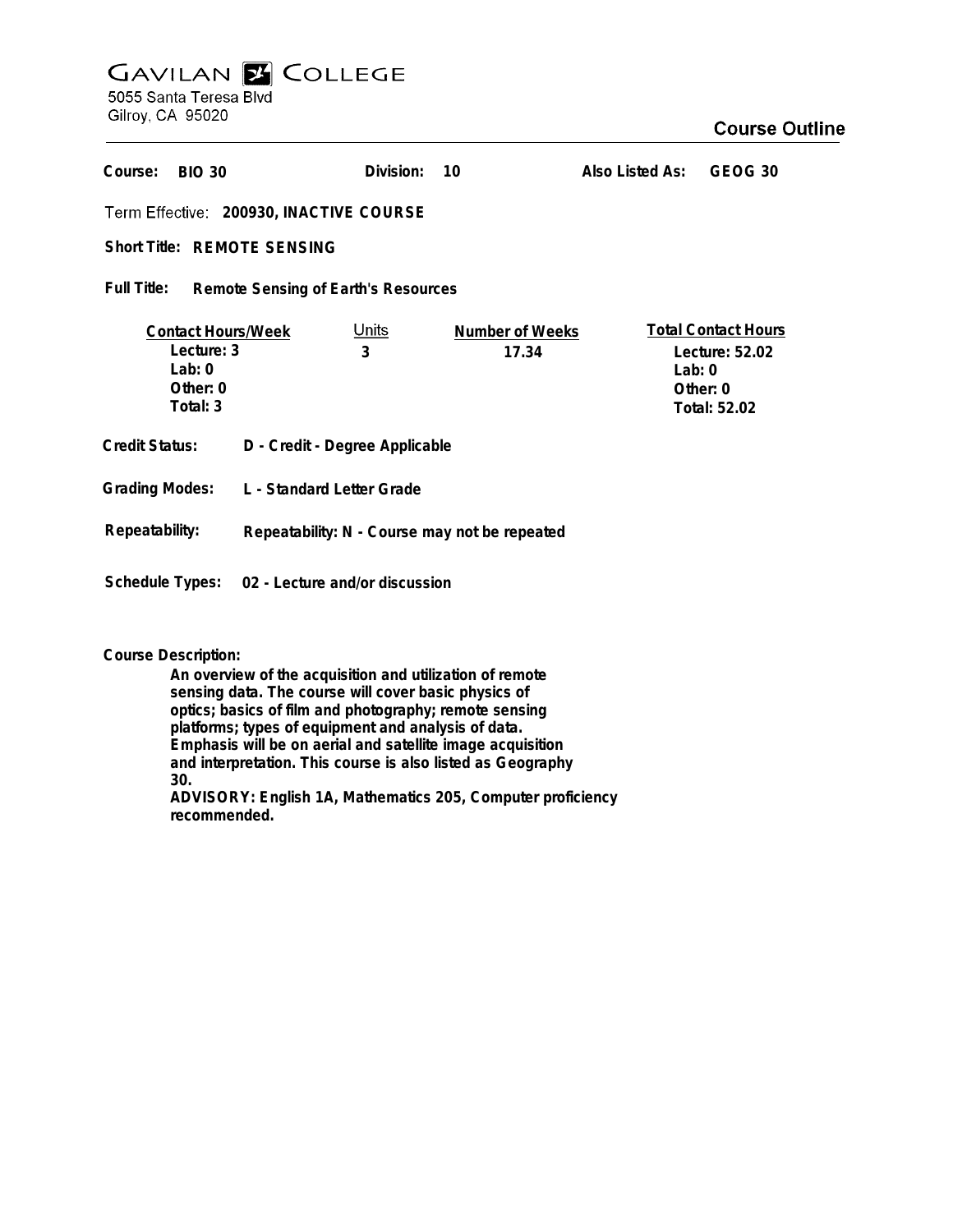**ARTICULATION and CERTIFICATE INFORMATION Associate Degree: CSU GE: IGETC: CSU TRANSFER: Transferable CSU, effective 199930 UC TRANSFER: Not Transferable**

## **PREREQUISITES:**

## **COREQUISITES:**

**STUDENT LEARNING OUTCOMES:**

**1. Students will be able to choose proper type of remote sensing instrument and platform to analyze a given feature or phenomenon. 2. Students will be able to use stereopairs of airphotos to make basic photogrammetric measurements.**

**3. Students will be ale to demonstrate an understanding of the basic physics of optics and electromagnetic radiation.**

**4. Students will be able to discuss the differences, strengths, and weaknesses of various remote sensing instruments and platforms. 5. Students will be able to explain how photographic images are acquired.**

**TOPICS AND SCOPE: Inactive Course: 12/08/2008 Introduction: Remote sensing defined. Electromagnetic radiation - its properties and means of transfer. The electromagnetic spectrum and its regions. Types of radiation. Transmission, reflection, scattering, absorption, skylight, and haze. Albedo and spectral signatures. Photography vs. image. The "multi" concept. Student will demonstrate mastery of the above material by successfully completing assigned homework questions and problems. 2 3 Cameras, Films, and filters Types of aerial photos. Types of aerial photography equipment. Lens speed. Angular field of view. Ground distance. Types, processing and uses of black and white film. Types, processing and uses of color film. Types and properties of photo products. Resolution. Film speed. Panchromatic, normal color, black and white infrared, color intrared, ultra-violet and**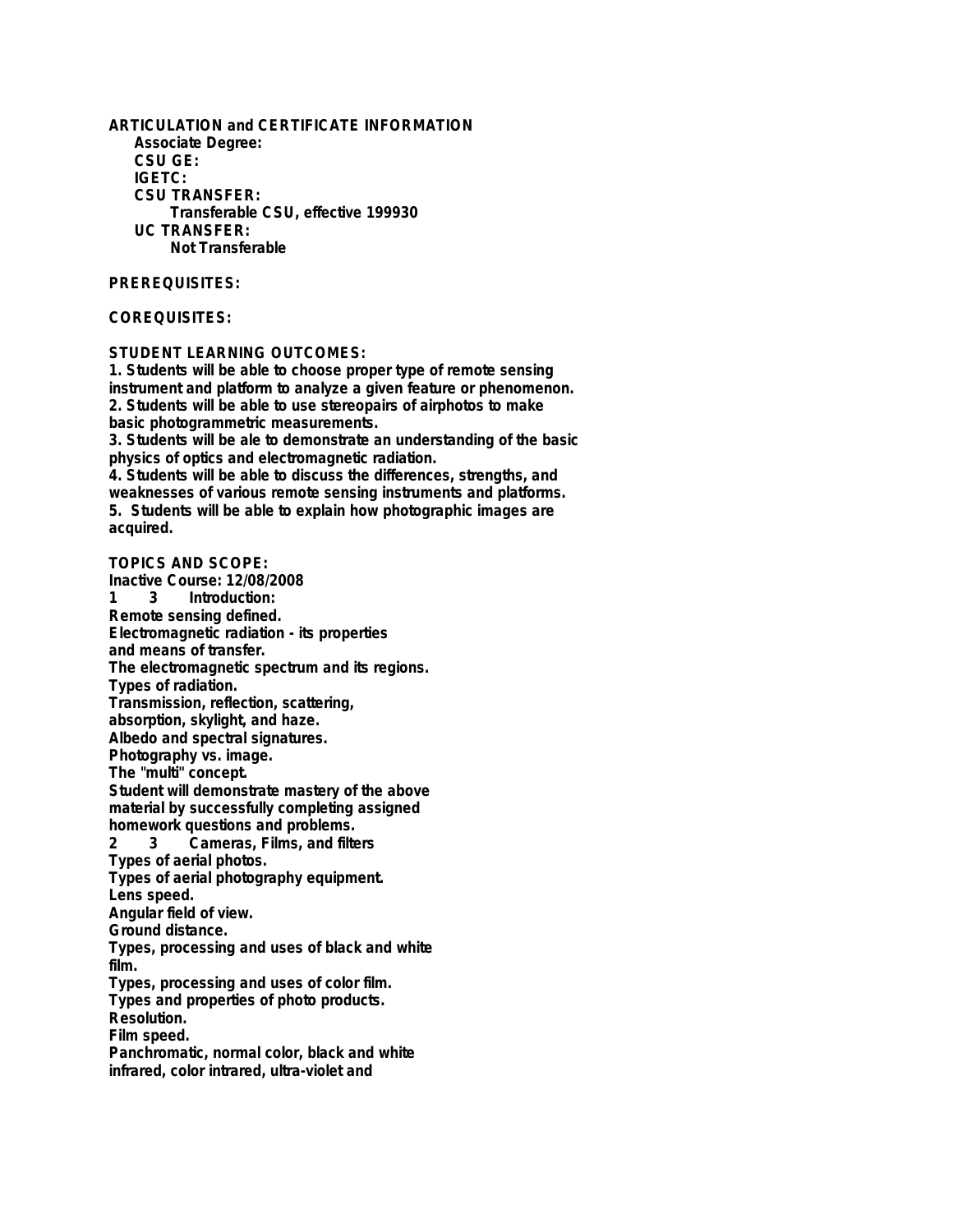**additive color photographs.**

**Student will demonstrate mastery of the above material by successfully completing assigned**

**homework questions and problems.**<br>3 3 Principles of Airphoto Inf **3 3 Principles of Airphoto Interpretation Recognition elements and ground truth. 3-D photography and its acquisition. Viewing photos with a stereoscope. Classroom exercises involving the stereoscope and basic photo interpretation. Student will demonstrate mastery of the above material by successfully completing assigned homework questions and problems which will include use of a stereoscope. 4 3 Principles of Photogrammetry Scale and its calculation. Image displacement. Measurements possible from air photos. Classroom exercises involving calculation of scale and use of displacement in the calculation of height of surface features and topography. Student will demonstrate mastery of the above material by successfully completing assigned**

**homework questions and problems which will include problems dealing with calculation of scale and height of surface features.**

**5-6 6 Airphoto Acquisition Altitude and focal length.**

**Season and time of day.**

**Existing archives of airphotos and images.**

**Electro-opitical Sensors**

**Video cameras.**

**Across-track scanners.**

**Multi spectral scanners. Thermal infrared scanners.**

**Image distortion.**

**Along-track sensors.**

**Thermal infrared and spectral distribution curves.**

**Internal thermal properties.**

**Environmental factors affecting radiant**

**temperatures.**

**Differentiation of material types with thermal IR. Uses of thermal IR images.**

**EO sensors in earth observation satellites. National and international EOS programs. Student will demonstrate mastery of the above material by successfully completing assigned**

**homework questions and problems.**<br>**7** 3 Microwave Sensors **7 3 Microwave Sensors**

**Passive and active microwave sensors.**

**The principles of radar.**

**Side-looking aerial radar.**

**Resolution and detection.**

**Range and azimuth resolution.**

**Real aperture vs. synthetic aperture radar.**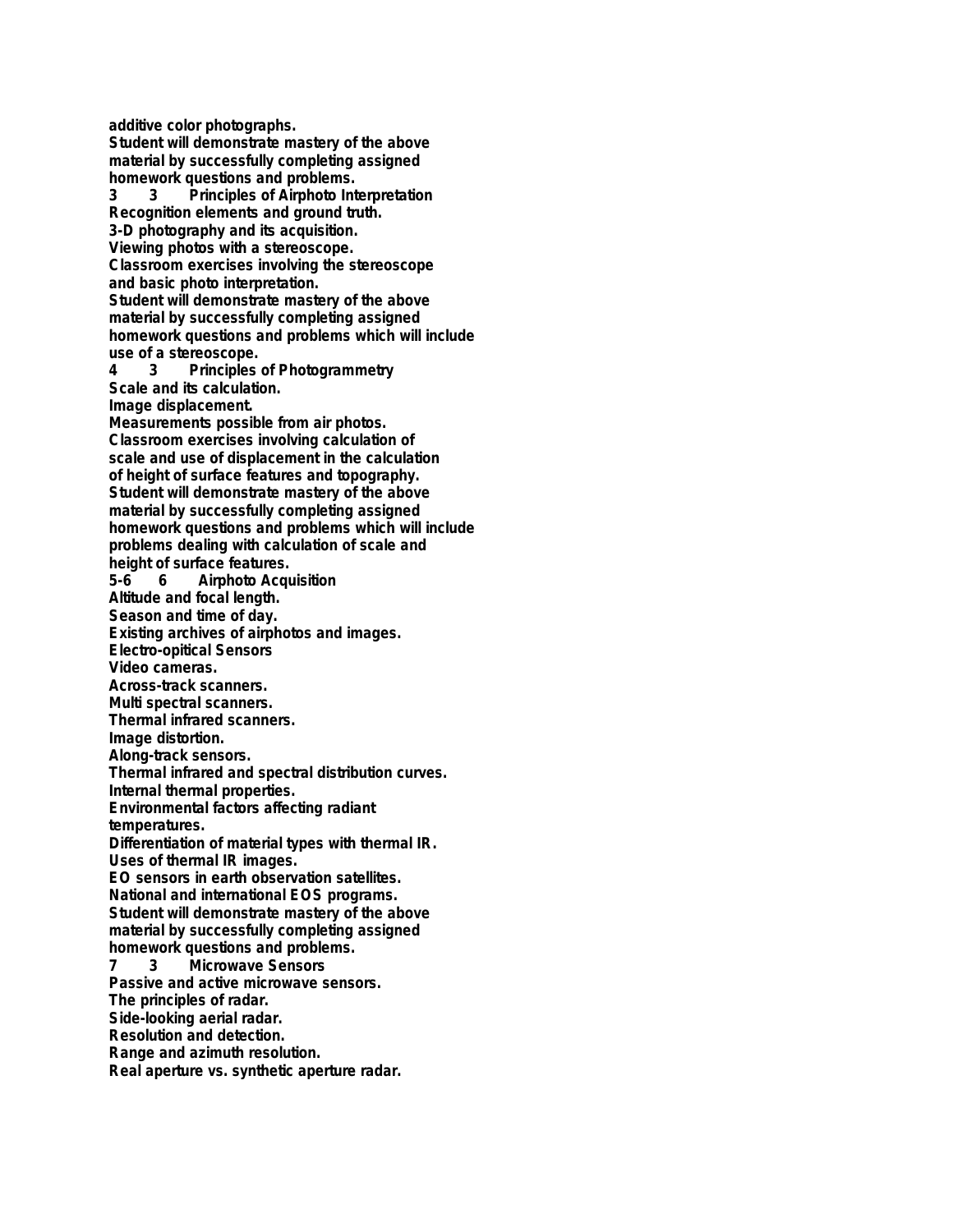**Multi channel SAR. Shadows, foreshortening, return strength, image tone, surface slope, and surface roughness. Specular and diffuse reflection. Surface moisture. Polarization. Penetration of atmosphere and surface coverings. Student will demonstrate mastery of the above material by successfully completing assigned homework questions and problems. A midterm exam will test mastery of all material to date. 8 3 Digital Image Processing Characteristics and components of digital images. Interactive and batch processing. Restoration, enhancement and classification of images with computer programs. Merging of data sets. Classroom exercises with image processing programs. Student will demonstrate mastery of the above material by successfully completing assigned homework questions and problems. An in-class quiz will test mastery of basic computer image processing techniques. 9 3 GIS and Land-Use Planning Definition and demonstration of GIS. Capabilities of GIS. Technical elements of a GIS system. Land use and land cover. USGS hierarchical land and land cover classification system. Uses of GIS. Classroom exercises with GIS. Student will demonstrate mastery of the above material by successfully completing assigned homework questions and problems. An in-class quiz will test mastery of basic GIS techniques. 10 3 Archaeological Applications Use of remote sensing in archaelogy. Shadow, soil and crop marks in site detection. Site evaluation and mapping. Site predicition. Student will demonstrate mastery of the above material by successfully completing assigned homework questions and problems. 11 3 Agriculture and Soils Remote sensing and large scale agricultural census and inventory. Identification and classification of ag. land and crops. Crop calenders. Single date photos vs. multi-date photos. Multi spectral analysis. Identification and assessment of crop damage. Soil surveys and evaluation of soil types.**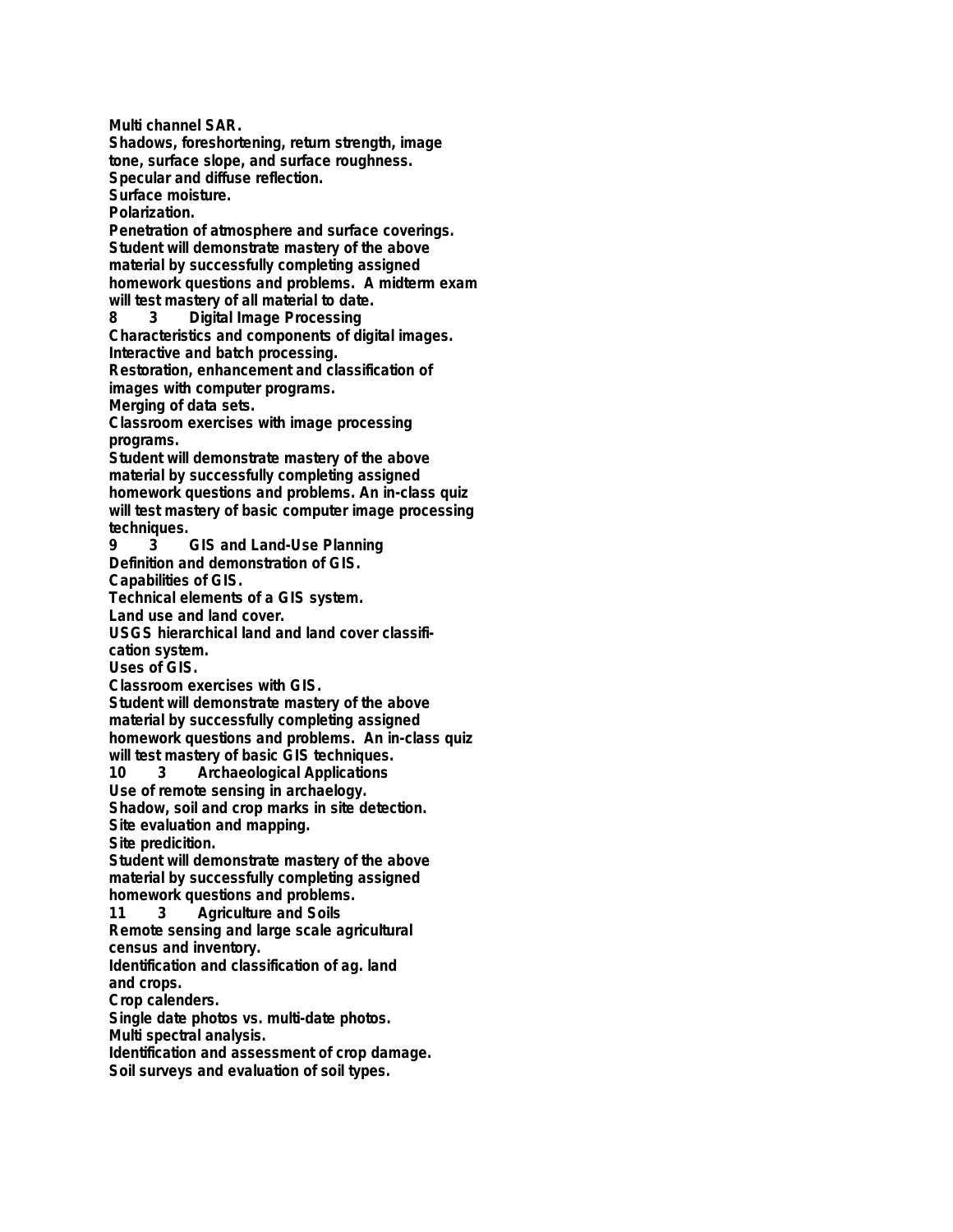**Student will demonstrate mastery of the above material by successfully completing assigned homework questions and problems. COURSE OBJECTIVES: 12 3 Hrs Forestry Applications Remote sensing in forestry. Classification of cover types and individual species. Estimating tree volume and stand volume. Estimation of floating round stock. Detecting plant vigor and stress. Student will demonstrate mastery of the above material by successfully completing assigned homework questions and problems. 13 3 Geological Applications Compilation of topographic and geologic maps. Mineral, hydrocarbon and water exploration. Identifying hazardous features. Lithology Structures Drainage Landforms Dip and strike Student will demonstrate mastery of the above material by successfully completing assigned homework questions and problems. 14 3 Engineering Applications Surveys of construction materials. Locating routes for transportation. Selection of sites for dams, nuclear power plants and tunnels. Investigations of landslides. Surveys of disaster damage. Investigation of water pollution. Monitoring mine-disturbed land. Inventories of stockpiles. Student will demonstrate mastery of the above material by successfully completing assigned homework questions and problems. 15 3 Urban-Industrial Applications Land-use and cover mapping. Parking and transportation studies. Environmental monitoring. Real estate assessment. Outdoor recreational surveys. Evaluation of housing quality. Damage surveys. Planning for urban development. Identification and classification of industrial features. Calculaiton of storage tank capacities. Student will demonstrate mastery of the above material by successfully completing assigned homework quesitons and problems. 16 3 Biological Applications**